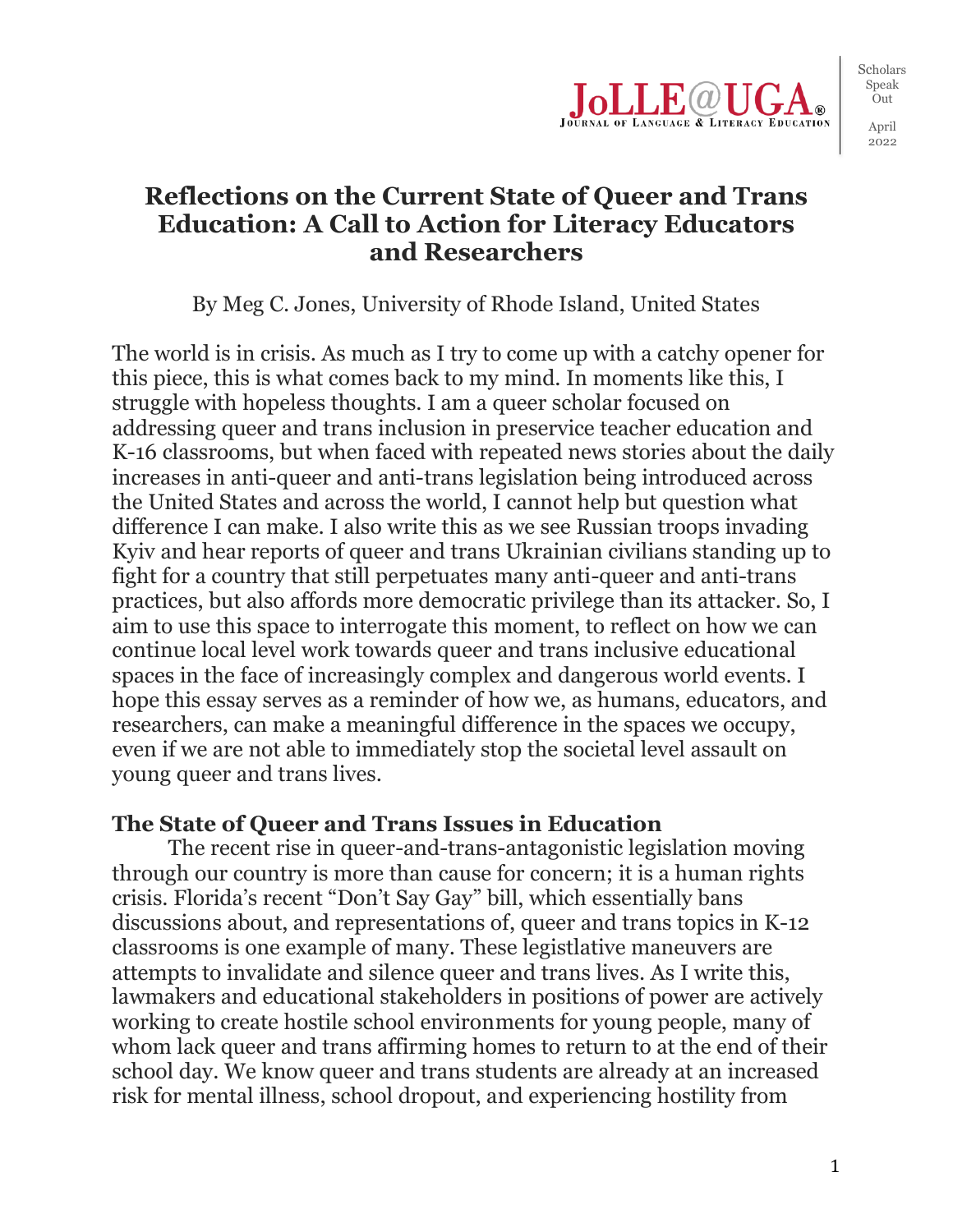

peers and teachers (GLSEN, 2019). At the same time, queer research, being historically situated in a white settler colonialist perspective, has failed to acknowledge and recognize how multi-layered experiences of oppression affect queer and trans people who hold other marginalized identities beyond gender and sexuality. These proposed laws exacerbate the risk and oppression queer and trans youth face in their educational and home settings.

Anti-queer and anti-trans legislation largely come from antagonistic viewpoints of parents and politicians. These stakeholders often claim that gender and sexuality do not belong in schools. What they are really saying is that they do not want anything other than cisheteronormative representations of gender and sexuality in school settings. When we look at the day-to-day practices of schools, we see gender and sexuality throughout teaching classrooms and spaces. Children are lined up or referred to according to assumed gender identities; storybooks on classroom shelves and in libraries include cisheteronormative representations of relationships and families; and most children's books re/produce gender normative assumptions about clothing, toys, careers. Literature that pushes back against these social norms are often challenged or banned by anti-queer and anti-trans educational stakeholders. Some argue that discussing queer and trans topics in classrooms is not appropriate for young people and should only be discussed with older students. These arguments come from the idea that gender and sexuality are synonymous with the act of sex. If this were true, the same argument could be made for all cisheteronormative stories, familial representations, and gender constructs that currently exist in early childhood classrooms. Hegemonic cisheteronormative discourse continues to resist seeing being cisgender or heterosexual as anything other than a default state. Educational stakeholders who are arguing for antiqueer and anti-trans legislation and policies are not saying gender and sexuality do not belong in classrooms, they are saying only cisheteronormative representations of gender and sexuality belong in classrooms.

### **The Role of Literacy Education**

As literacy educators and scholars, these attempts to invalidate queer and trans lives and experiences is an issue in which we should be deeply involved. As we know, language serves as a foundation for social norms and practices. It is through language that we create realities and validate our individual lived experiences through collective communication and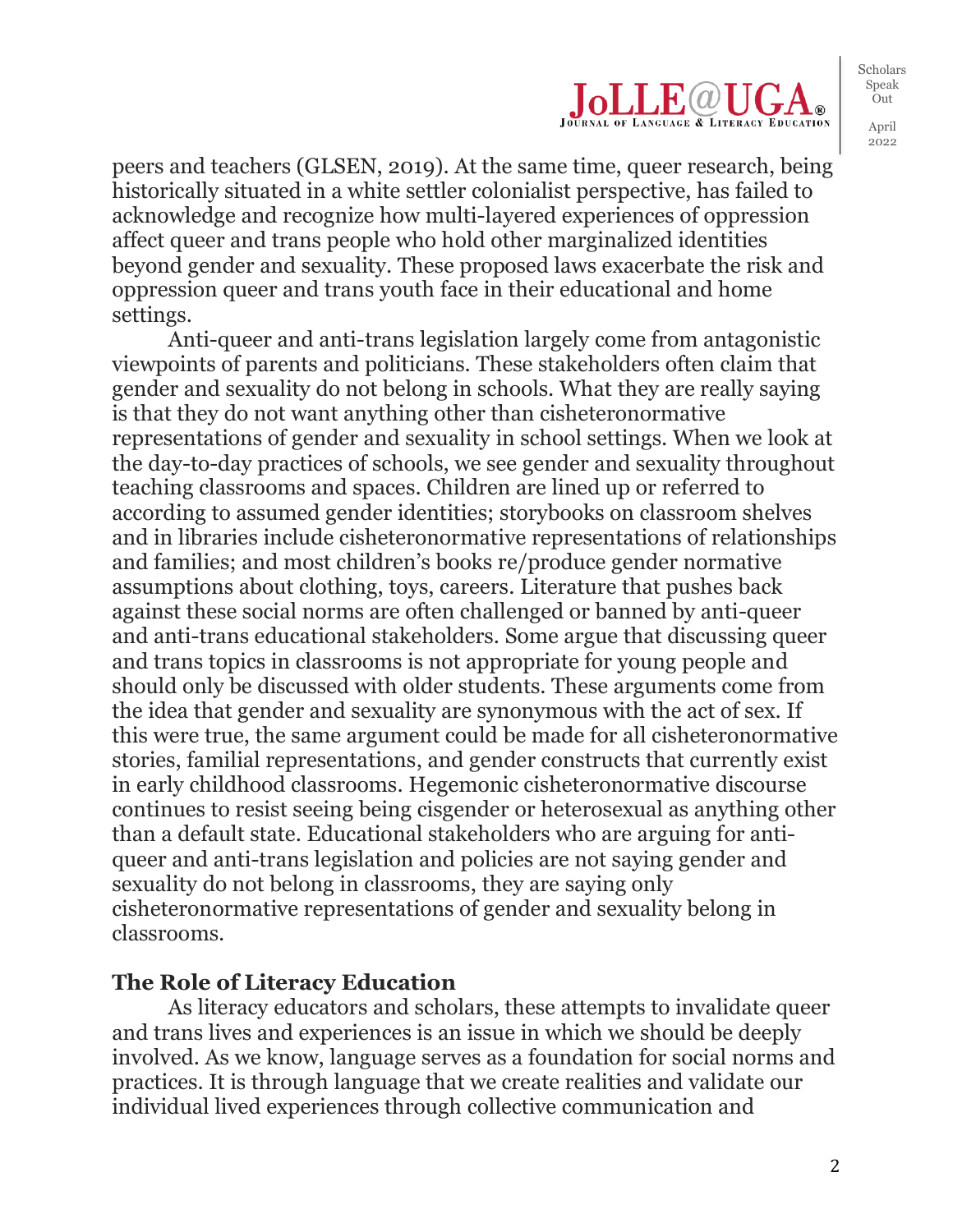

knowledge (Butler, 1993/2011; Fairclough, 1989/2013). Queer and trans youth re/produce and re/constitute language that creates and affirms their relationships with sexuality and gender identity. When school fails to reflect their lived experiences, queer and trans youth seek spaces outside of school contexts to find community through micro-sanctuaries (Miller, 2019). Queer- and trans-antagonistic legislation pushes young people away from school-based literacies and widens the gap between in and out of school literacy practices.

Queer and trans inclusive and affirming literacy practices are not just for young people who are out or who identify with these identities. It is also for cisgender and heterosexual students who might not otherwise learn about the possibilities that exist beyond cisheteronormative ways of being. These literacy practices are for students who do not yet know what is beyond knowing, what their minds currently "cannot bear to know" (Britzman, 1995, p. 157) due to the limitations of the language and literacy environments in which they live. Through queer and trans inclusive practices, young people develop empathy and awareness of the complexities of sexuality and gender identity. Teachers who use inclusive and affirming language create paths of possibility and self-determination for the young people in their classrooms. These paths of deviation (Ahmed, 2006) move away from cisheteronormative assumptions to create space for indeterminate gender identities (Miller, 2020) and sexualities.

In a Scholars Speak Out Article from 2015, sj Miller stated, "The struggle for recognition is at the core of human identity" (2015b, p. 3). Miller described a recognition gap in which "misrecognition subverts the possibility to be made credible, legible or to be read and/or truly understood" (p. 3). This recognition gap still exists seven years later, but young queer and trans youth are pushing back against it and redefining possibilities for themselves through practices of queer participatory literacy. Queer participatory literacy involves a convergence of multiliteracies (New London Group, 1996), participatory culture (Jenkins, 2006), and notions of queer and trans self-determined literacy practices largely informed by Miller (2015a, 2015b). Placing these three concepts of literacy pedagogy in dialogue with each other creates a space where queer and trans youth re/produce unique literacy practices, largely outside of traditional educational contexts, in which they find community, language, belonging, and affirmation. Sites of this literacy practice involve websites that have historically served as discursive spaces for creative and subversive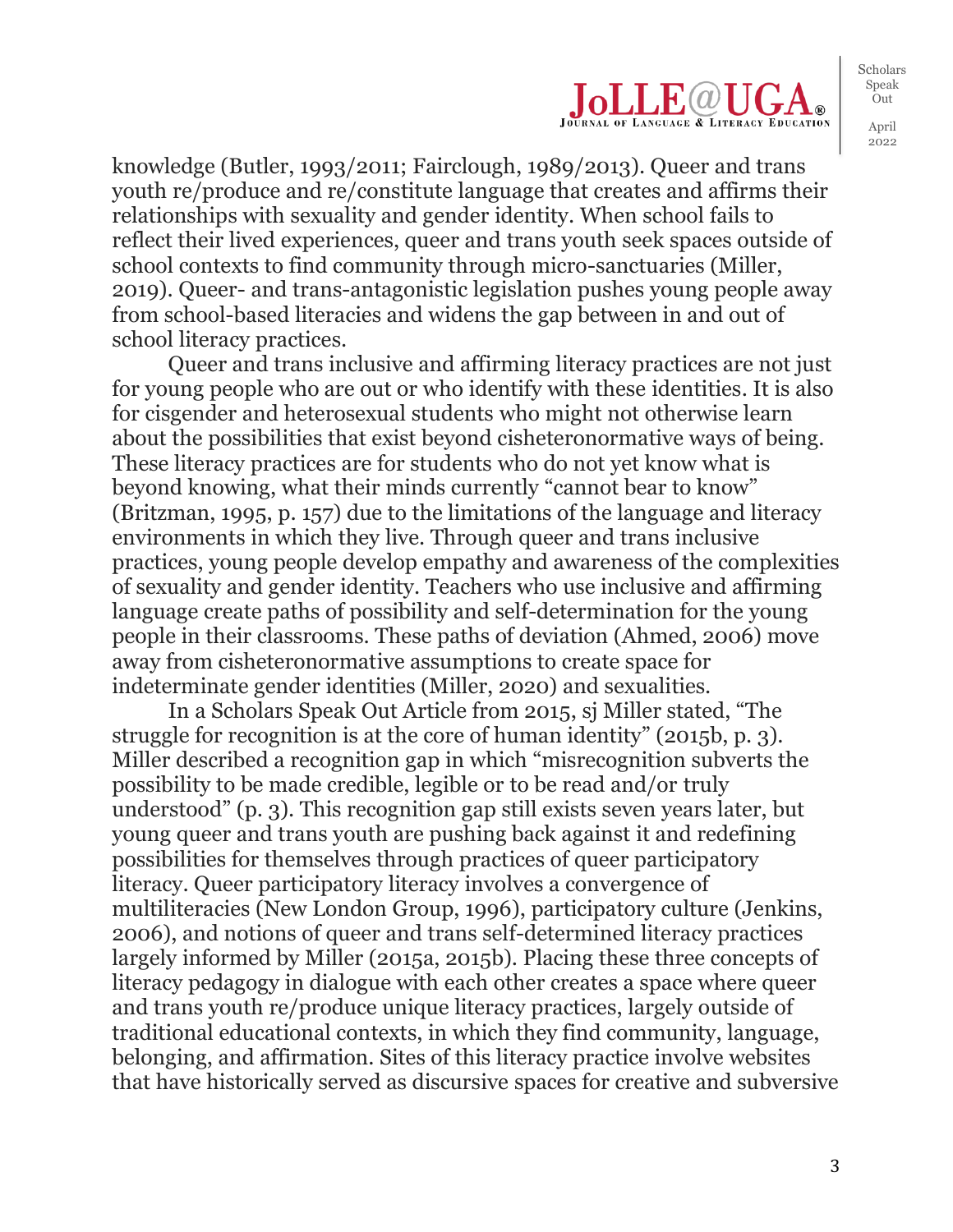

resistance against societal norms and assumptions. Examples include Tumblr, Reddit, and the current favorite, TikTok.

#### **Findings Spaces for Change**

This brings me back around to my initial goal of interrogating the ways we, as literacy educators and researchers, can make localized meaningful differences in opposition to the onslaught of queer- and transantagonistic events happening in our world right now. Our activism starts within the spaces we occupy. In classrooms, educators of all levels can educate themselves on the use of queer and trans affirming language. I recognize some educators are working in states which currently have, or are working towards, anti-queer and anti-trans legislation, often termed "No Promo Homo" laws (GLSEN, 2018). Queer pedagogy is not just about queer and trans inclusion; it is also about destabilizing what is assumed to be normal. While explicit use of queer and trans language can be affirming, many queer and trans youth are more focused on the normalization of gender and sexuality complexity than they are on further categorization that comes with labels. This means that educators in states which ban queer and trans inclusive curriculum and discourse can still find ways to subvert cisheteronormativity. One way to start this is by doing self-work on one's own assumptions of gender and sexuality in others. We are socialized into assuming individuals are cisgender and heterosexual unless stated otherwise. By interrogating our own assumptions, we move away from cishetero categorization and towards gender and sexuality complexity. I recommend referring to Miller's Queer Literacy Framework (2015a; 2016) as a starting point for disrupting the cisheteronormative assumptions we are socialized into re/producing as educators and researchers. Classroom educators can also work towards the practices of queer participatory literacy by deconstructing categorization in their classrooms and teaching digital literacy skills so young people can find and communicate effectively in online affinity networks.

Literacy researchers can affect change by talking about our work in spaces where we hold privilege. As we continue to address power and privilege in literacy-based research, we need to talk about this work in spaces where these topics are not being addressed or even considered. It takes years to produce published research, but we can see immediate impact through our daily practices and the ways in which we challenge our own assumptions and the assumptions of those around us. Researchers can also work to disrupt traditional notions of what counts as literacy and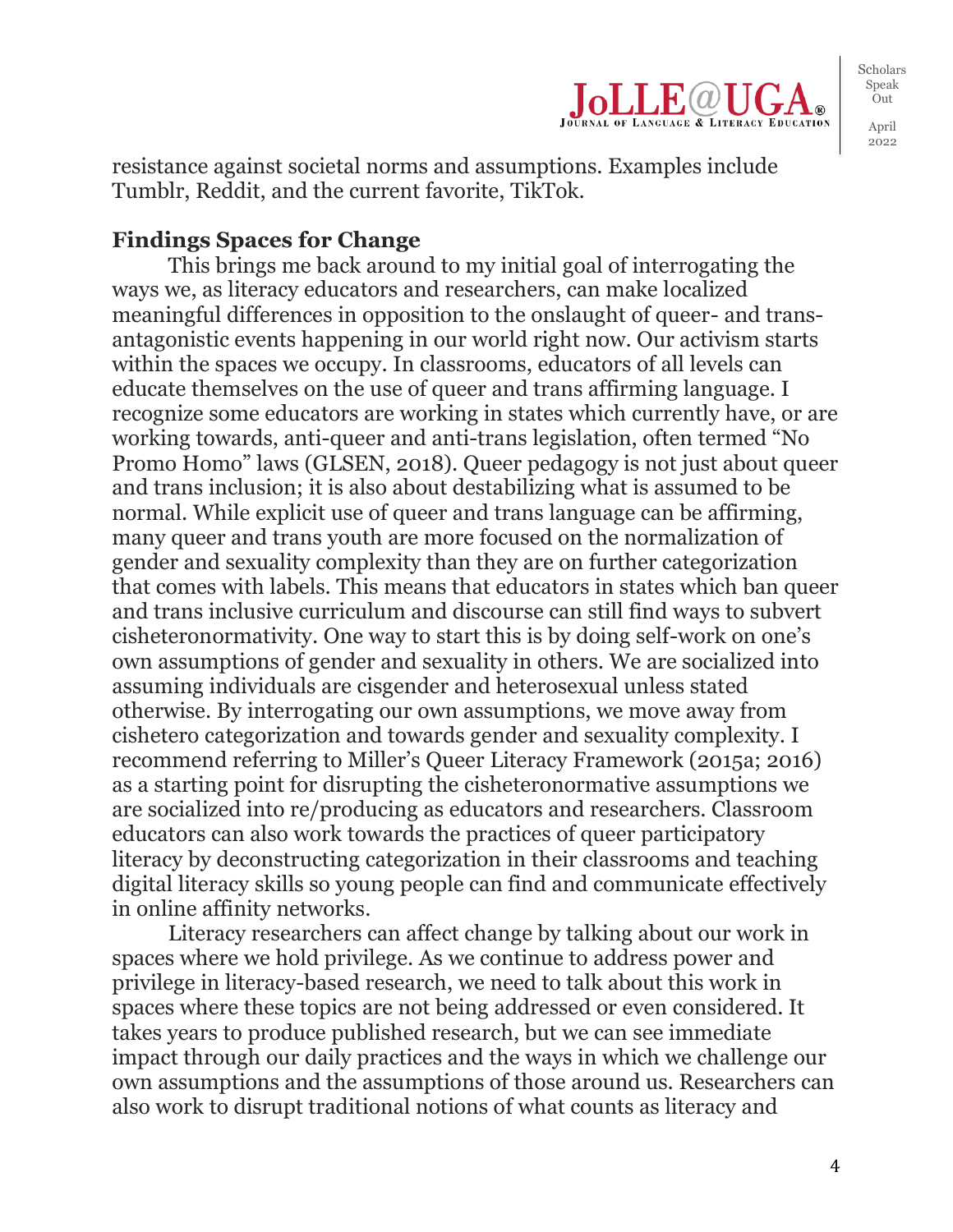

recognize the body as a text that is both read and written in and through social discourses (e.g., Jones et al., 2021). All of this needs to be said with the caveat of safety. Many educators and literacy researchers hold marginalized identities that put them at increased risk. This is why I note that we need to do this work in the spaces where we hold privilege and in ways that simultaneously hold us accountable and maintain safety in the face of antagonistic hegemonic belief systems.

#### **Critical Work and Critical Care**

The weight of all of the things we wish to change in the world can be a heavy burden to bear. I am still personally working through how to handle the emotions that arise every time I am faced with another attack on queer and trans lives, as well as the lives of all humans. The feelings of burnout and hopelessness are real and valid. Taking the time to take care of ourselves as we do the work we do in the moment we currently live in is vital. As a white scholar who is read as able bodied and cisgender, I hold immense privilege in my public identities. As a queer person with a hidden disability, I also wrestle with the complex ways I experience my privilege as it is punctuated with oppressive discourses in my own research networks. My call to action is for each reader of this essay to consider how they are experiencing their own complexity of emotions, how they are showing up for queer and trans youth through their privileged identities, and how they are taking care for the parts of themselves that do not hold privilege. Critical work requires critical care of ourselves and our communities. We often get overwhelmed by our inability to change the world, but we forget to remember the many ways we can change the spaces within arms' reach, and how many young people will see us and be affirmed and inspired to spread their own arms and continue the ripple of change.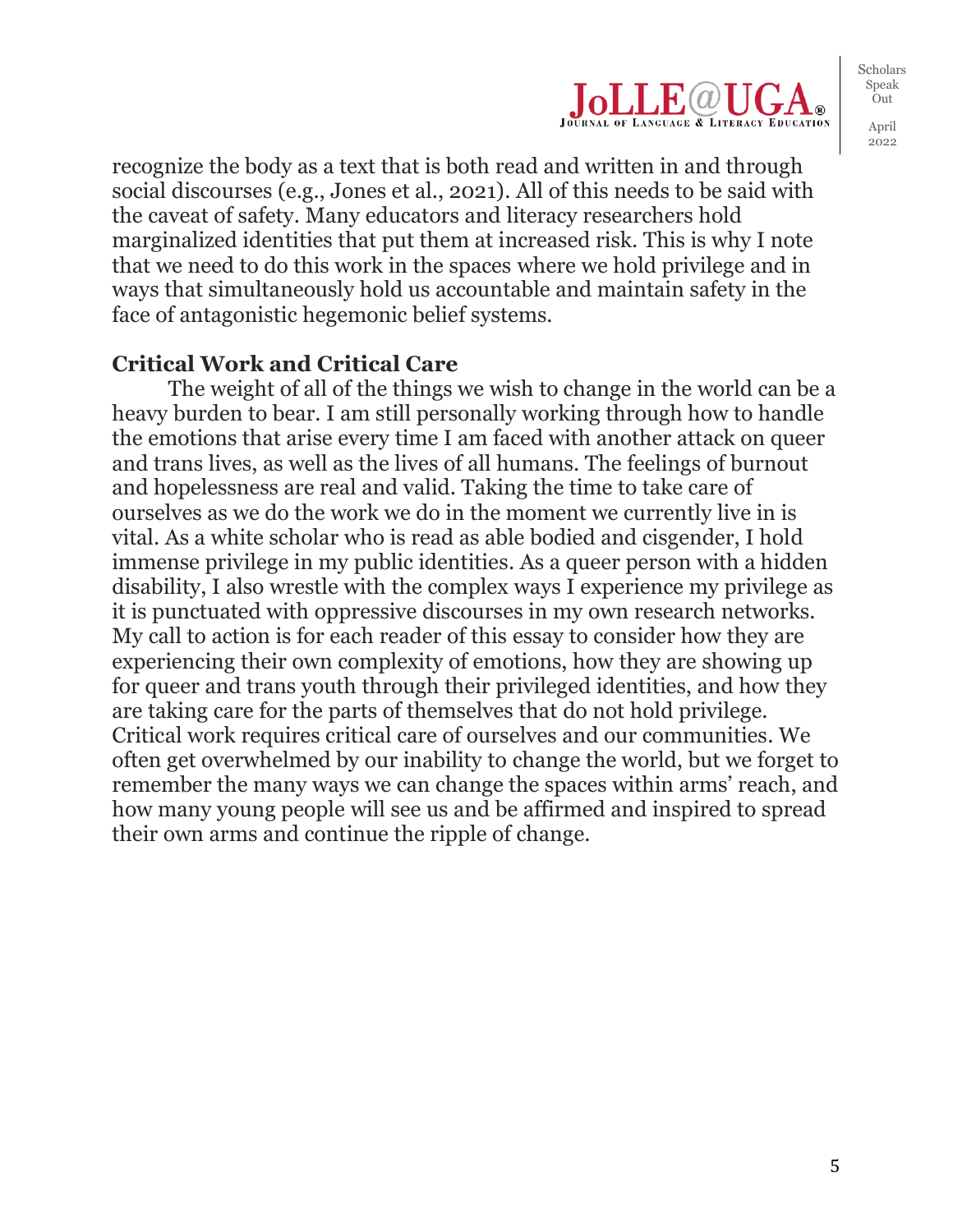

Scholars Speak .<br>Out

April 2022

## **References**

- Ahmed, S. (2006). *Queer phenomenology*. Duke University Press. <https://doi.org/10.1215/9780822388074>
- Britzman, D. P. (1995). Is there a queer pedagogy? Or, stop reading straight. *Educational Theory, 45*(2), 151–165. <https://doi.org/10.1111/j.1741-5446.1995.00151.x>
- Butler, J. (2011). *Bodies that matter: On the discursive limits of sex*. Routledge.<https://doi.org/10.4324/9780203828274> (Original work published in 1993)
- Fairclough, N. (2013). *Language and power* (3rd ed.)*.* Routledge. (Original work published in 1989)
- GLSEN (2018). *Laws that prohibit the "promotion of homosexuality": Impacts and implications* [Research brief]*.*  [https://www.glsen.org/sites/default/files/2019-](https://www.glsen.org/sites/default/files/2019-12/No_Promo_Homo_2018.pdf) [12/No\\_Promo\\_Homo\\_2018.pdf](https://www.glsen.org/sites/default/files/2019-12/No_Promo_Homo_2018.pdf)
- GLSEN. (2019). *The 2019 national school climate survey: Executive summary*. [https://www.glsen.org/sites/default/files/2020-10/NSCS-](https://www.glsen.org/sites/default/files/2020-10/NSCS-2019-Executive-Summary-English_1.pdf)[2019-Executive-Summary-English\\_1.pdf](https://www.glsen.org/sites/default/files/2020-10/NSCS-2019-Executive-Summary-English_1.pdf)
- Jenkins, H. (2006). *Convergence culture: Where old and new media collide*. University Press.
- http://dx.doi.org/10.1177/0894439307306088 Jones, M. C., Vaccaro, A., Miller, R. A., Forester, R., Friedensen, R., Kimball, E. W., & Forsythe, D. (2021). Embodied literacies of sexuality and gender of college students. *Journal of Language and Literacy Education, 17*(2).
- Miller, sj. (2015a). A queer literacy framework promoting (a)gender and (a)sexuality self-determination and justice. *English Journal 104*(5), 37- 44.
- Miller, sj. (2015b). Why schooling must move into a trans\*/post-trans\* era. *Journal of Language & Literacy Education.*  [http://jolle.coe.uga.edu/wp-content/uploads/2015/08/Miller-FINAL-](http://jolle.coe.uga.edu/wp-content/uploads/2015/08/Miller-FINAL-SSO-in-Template.pdf)[SSO-in-Template.pdf](http://jolle.coe.uga.edu/wp-content/uploads/2015/08/Miller-FINAL-SSO-in-Template.pdf)
- Miller, sj (Ed.). (2016). *Teaching, affirming, and recognizing trans\* and gender creative youth: A queer literacy framework*. Palgrave Macmillan US.<https://doi.org/10.1057/978-1-137-56766-6>
- Miller, sj. (2019) *about gender identity justice in schools and communities.* Teachers College Press.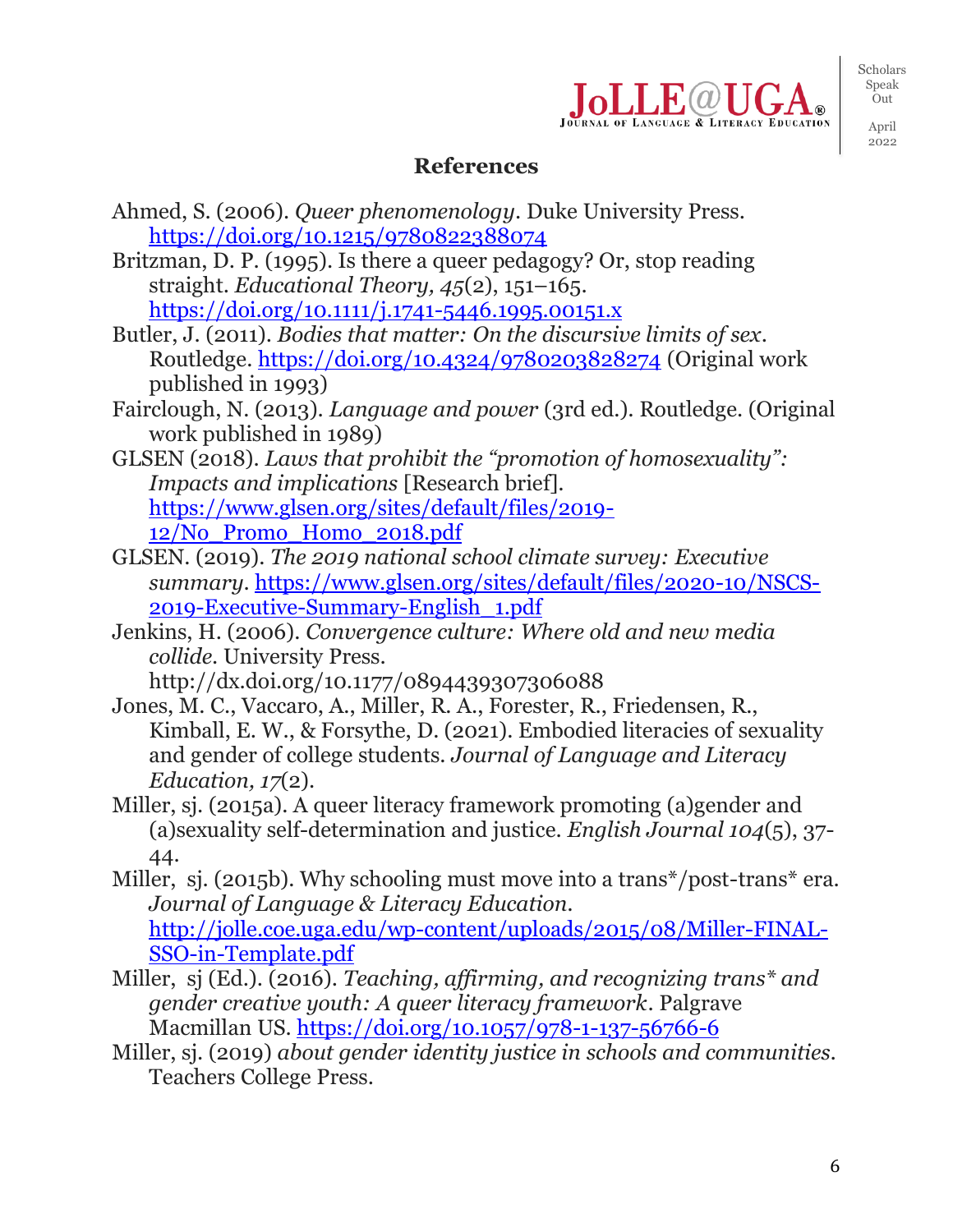

2022

Miller, sj. (2020). Gender identity complexities turn. *GLQ: A Journal of Lesbian and Gay Studies, 26*(2), 239–242. <https://doi.org/10.1215/10642684-8141816>

New London Group. (1996). A pedagogy of multiliteracies: Designing social futures. *Harvard Educational Review, 66*(1), 60–92.